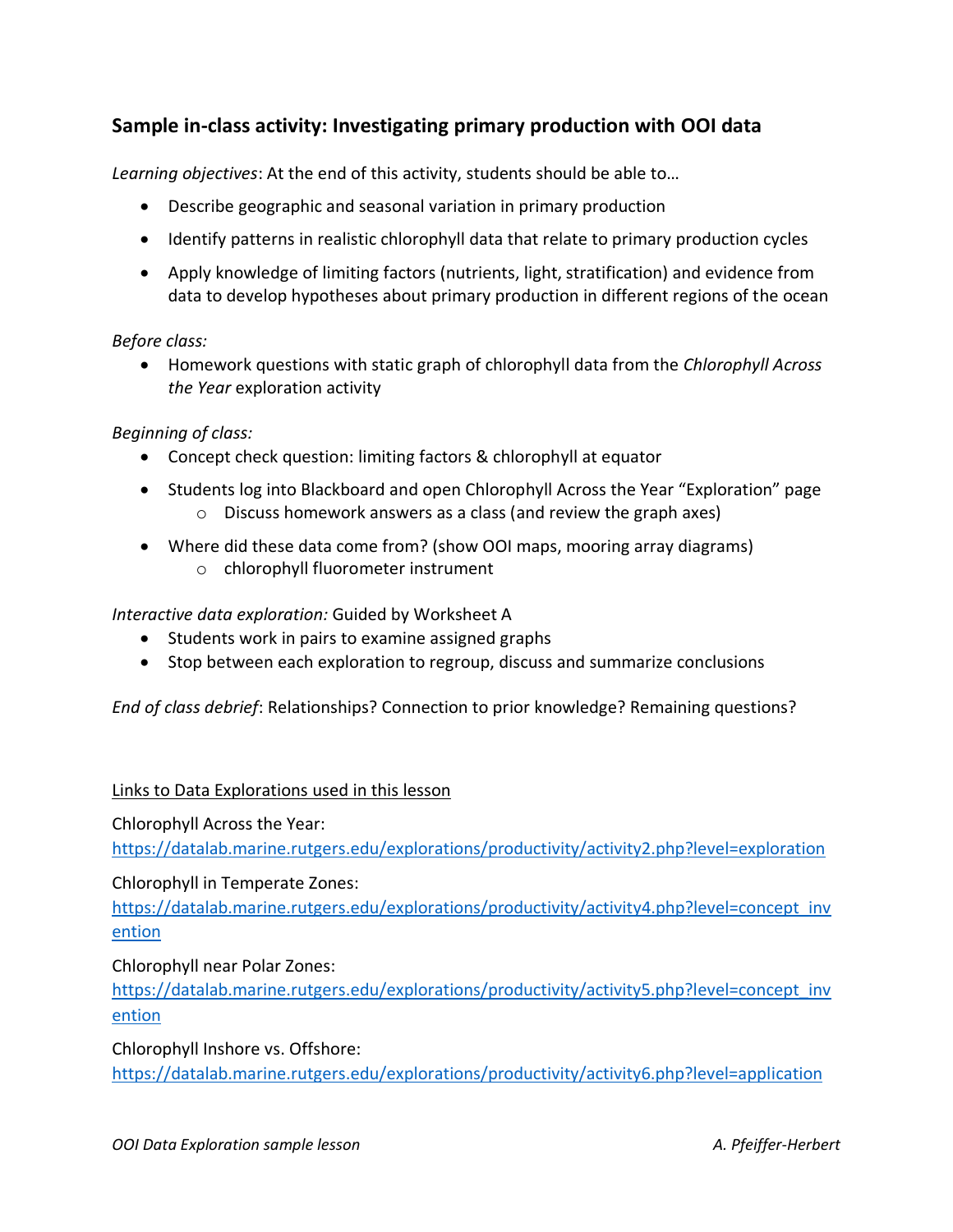# **Worksheet A: Investigating primary production with OOI data**

- 1. Open the web link for *Chlorophyll in Temperate Zones* or *Chlorophyll Near Polar Zones*. Record your answers to these questions (circle the zone that you viewed):
	- a. How did the chlorophyll concentration vary over time in the [temperate/polar] zone?
	- b. What is your *evidence* for the pattern that you observed in the data over time?
	- c. What questions do you have about patterns in chlorophyll concentration over time in the [temperate/polar] zones of the ocean?

2. Open the web link for *Chlorophyll Inshore vs. Offshore*. Record your answers to the questions below.

- a. Is there a relationship in primary production among the inshore and offshore locations?
	- If so, what kind of relationship is it? Why do you think that relationship exists for chlorophyll concentration among the inshore and offshore locations?
	- If not, why do you think there is no relationship for chlorophyll-a concentration among the inshore and offshore locations?

b. How does this relationship (or lack of relationship) support or challenge what you previously knew about primary production?

- c. What questions do you still have about primary production?
- 3. If you have time, use the Excel data files supplied on Blackboard to plot your own graph of chlorophyll vs. time